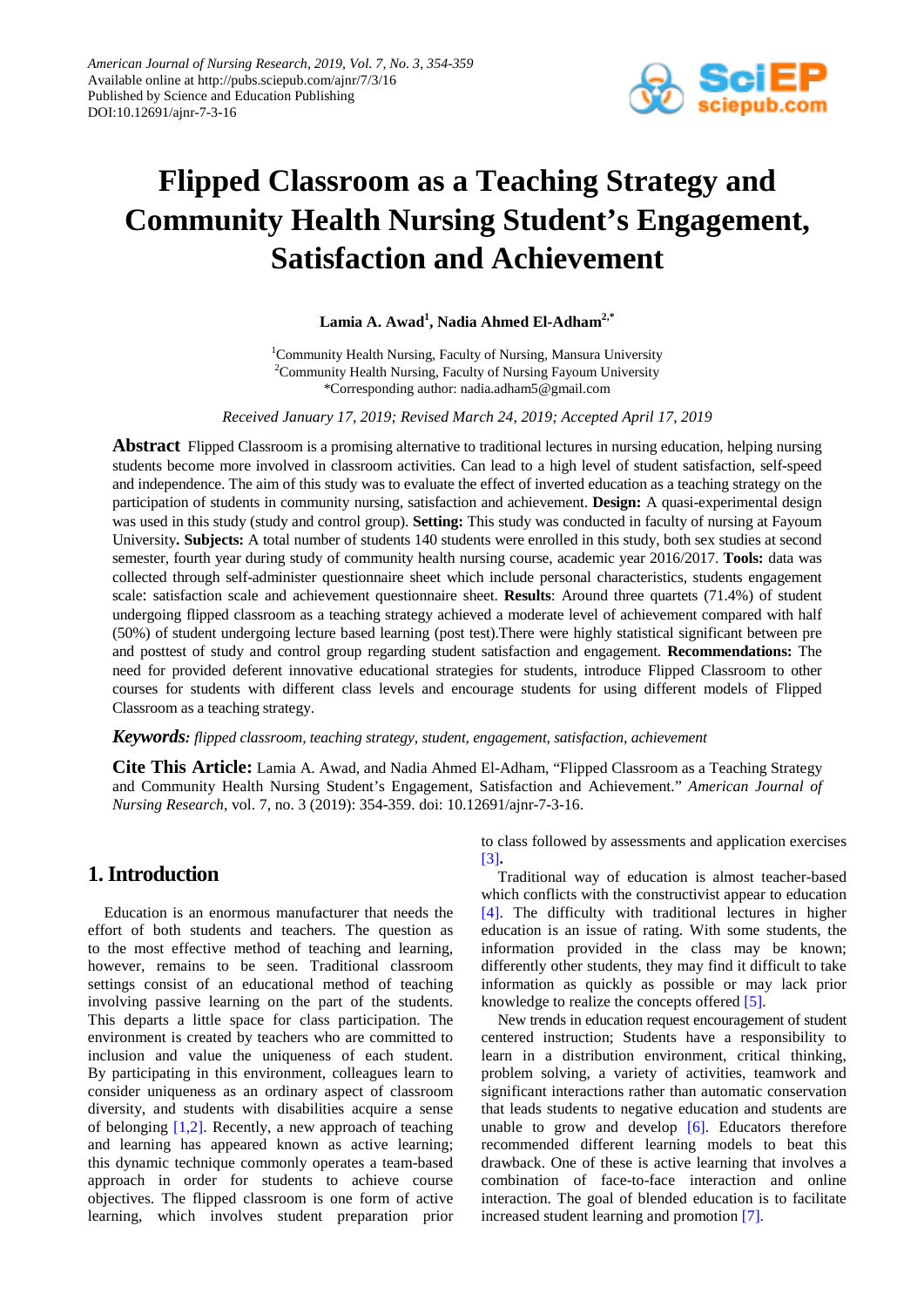There are many benefits of flipped class pass through many phases which include: before class, the students guided through learning model by asking questions and inquiry to prepare important questions, while the teacher prepares learning opportunities. In the beginning of Class, the students have specific questions in mind to guide their learning, while the teacher can expect where students need more help. During Class: Students practice, performing the skills they are expected to learn. While the teacher guides the process with reaction and mini-lectures for interactive discussion. After Class, students continue applying their knowledge and skills after clarifications and reaction. Instructor posts any additional details and resources as necessary and grades of higher quality work. These beside, the responsible faculty staff provided support, explanation and enthusiasm through office hours and tutorial hour[s \[8\].](#page-5-6)

#### **1.1. Significance of the Study**

The flipped classroom model now being trained in many campuses to foster students learning to analyze, apply, and evaluate conceptions in the classroom from material they have learned and understood outside or previously class **[\[9\].](#page-5-7)**

In general, instructors who flipped their ranks reported that higher student achievement, increased student participation and better attitudes toward learning and school. On the other hand, many instructors reported that their job satisfaction has improved and the feeling of reactivation is increased by interaction with students via reverse education. Therefore, this study examined the satisfaction of nursing students in learning overturned and compared their academic achievement between the lecture class and the overturned learning class. This will provide basic data for nursing faculty members to introduce future learning overturned.

#### **1.2. Aim of the Study**

This study aimed to evaluate the effect of flipped classroom as a teaching strategy on community nursing students engagement, satisfaction and achievement**.**

**Research Hypothesis:** the study results were testing the following hypothesis:

- Engagement of community health nursing students group with flipped classroom as a teaching strategy will be better than lecture based learning group.
- Satisfaction of community health nursing students group with flipped classroom as a teaching strategy will be more than lecture based learning group.
- Achievement of community health nursing students group with flipped classroom as a teaching strategy will be better than lecture based learning group.

# **2. Research Design**

A quasi - experimental research design was used in this study (study and control group).

#### **2.1. Study Setting**

The study was conducted in faculty of nursing at Fayoum University.

#### **2.2. Study Subjects**

A total number of students 140 students were enrolled in this study both sex study at second semester, fourth year during study of community health nursing course, academic year 2016/2017. A number of student were devided randomly as (70) student in the study group (flipped classroom method) and (70) student in control group (lecture based learning method).

To ensure the randomization the odd numbers were received the routine teaching strategy; while the double numbers were received the team based learning strategy during the community nursing course.

#### **2.3. Data Collection Tool**

Data was collected through self-administer questionnaire sheet which included the following items:

- **- Personal characteristics:** as age, sex, and the place of residence.
- **Students Engagement Scale:** There are many instruments that measure student engagement [\[10,11\].](#page-5-8) A number of studies that dealt with engagement were reviewed [\[12,13\].](#page-5-9) A 19-item, five-point Likert questionnaire, ranging from (strongly disagree to strongly agree) was designed and distributed to the experimental group to measure student engagement. It was reviewed by a number of experts in language teaching and assessment to examine its validity and some modifications were undertaken. The questionnaire reliability was verified and it was (0.86).
- **- Satisfaction Scale**: To explore student satisfaction with the flipped classroom teaching model (EFL-FCTM), a questionnaire was designed for this purpose depending on the previous research on satisfaction **[\[14\].](#page-5-10)** The questionnaire contained 16-five-point Likert items, ranging from (strongly disagree to strongly agree).It was reviewed by a number of experts in language teaching and assessment to examine its validity and some modifications were carried out. The questionnaire reliability was examined using Cronbach's Alpha (0.81). It was administered to the experimental group students only after the intervention.
- **- Achievement questionnaire sheet:** It was developed and utilized by the researcher based on an extensive literature review to assess students' level of knowledge regarding four lectures at community health nursing. It included multiple choice, essay and matching questions.
- **- Scoring system for this part:** each correct answer scored 1 mark, each wrong one scored zero and graded into: high level of achievement  $\geq 80\%$ , moderate level of achievement 75 < 80, low level of achievement 60 <75.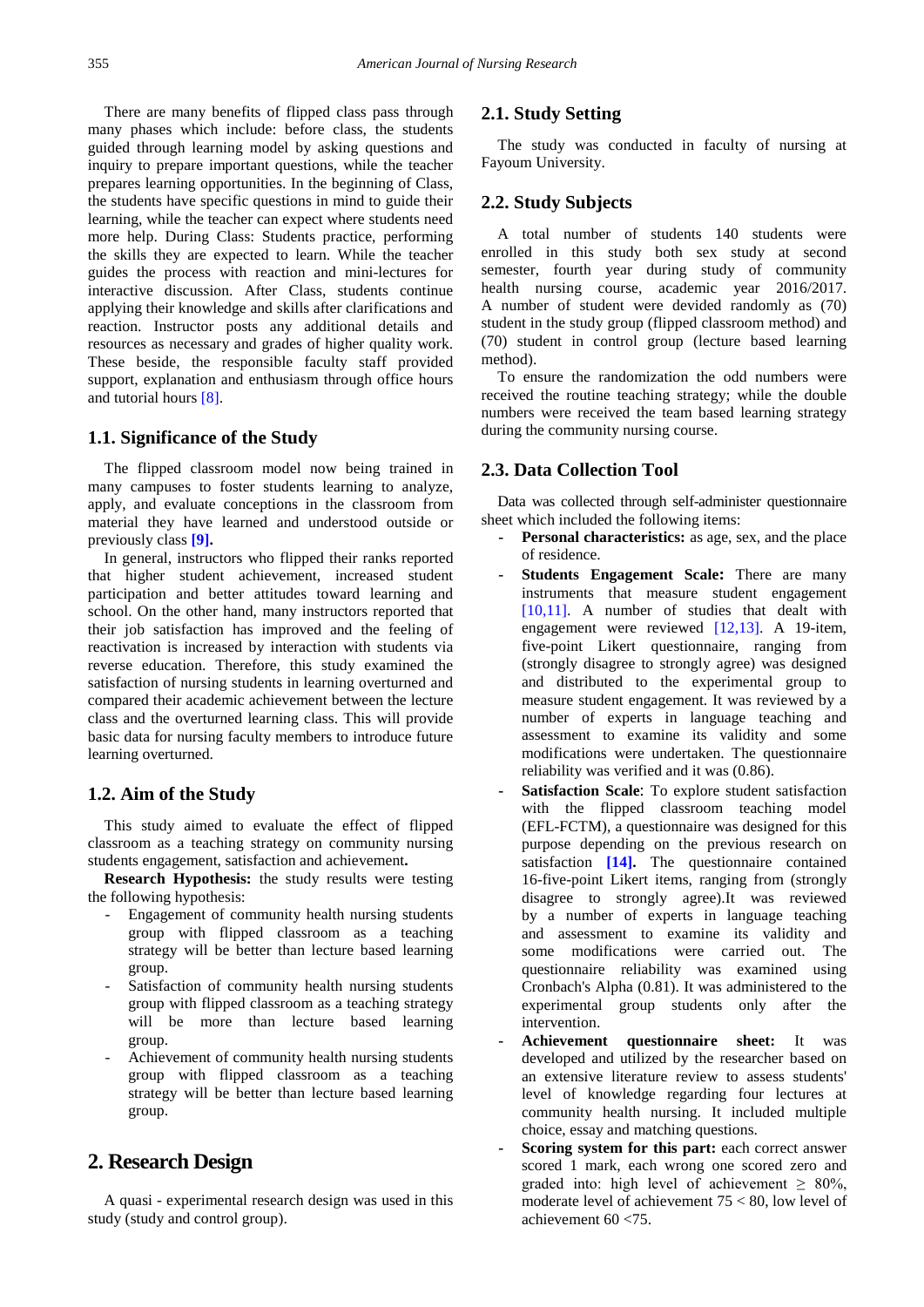### **2.4. Pre-testing Validity**

- A jury of three staff member from faculty of nursing examined the tools and approved their face validity and suitability to the level of subjects and to the set objectives. Statistically computed validity of the three tools was obtained from the square root of the reliability score of the two. A validity coefficient was (85%).

#### **2.5. Reliability**

- A pilot testing for 3 tools was performed on 10% (6 students) of the sample at the beginning of the academic term 2017-2018. The test - retest method with two weeks interval was used to calculate reliability coefficient of the tools. The reliability coefficient was (0.72)

#### **2.6. Ethical Considerations**

Each subject of the study was ensured that the study was not harmful either physical or psychological and treated all data collected secretly, and was used for research purposes only. The researcher took verbal approval from each student before participating in the study.

#### **2.7. Pilot Study**

Pilot study was conducted on 7 (10 %) of students and they were excluded from the total number of students to insure the clarity and comprehensiveness of the tool.

#### **2.8. Field Work**

- An official agreement was obtained from the Dean of the Faculty of Nursing, at Fayoum University to collect the necessary data at academic year 2017-2018, first term. The study last 3 month from beginning of academic year.
- An orientation guide was developed by the researchers and distributed to the students one week before the course to prepare the students for using cooperative learning approach.
- The teacher first explained what is cooperative or team based learning and its five main principles to the students (experimental group).
- Second the teacher divided the 30 students in the experimental group into 5 groups, each group consisted of 6 students. Dividing the students depended on their academic level, the researcher made uses of the scores of questionnaire sheet of pretest as bases score.
- Sub-topics were selected to make up a lesson which is one of the main objectives four lectures at community health nursing was chosen .The total number of lectures in community health nursing course is 16 lectures from this number the researchers selected four lectures from the total number (16) which represented 25% from the course of community health nursing. The

instructors selected name: occupational health nursing, environmental health, common health problems in Egypt and disaster nursing management. The teachers begin to verify the learning outcomes of the lectures.

- The videos were distributed to students before the initiation of the clinical rotation either by sending through email or social media (Facebook) or CDs of videos were given to them for those who did not have not any access to internet.
- Students were asked to view those videos before attending their clinical course.
- Subjected to study on a group basis in their ranks and asked them to participate in the study as the implementation of a new strategy of education.
- Class activities are designed with sufficient time to apply knowledge and skills in class based on the objectives of the subject.
- Each group was grouped into 6 subgroups and case studies were distributed to each group and each subgroup was tried to solve problems based on what it had previously seen.
- Each group is encouraged to work collaboratively to solve the relevant practice problems. These courses usually take 60-90 minutes.
- Each group presented their case study, as a result of appropriate management.
- After the clinical course, students are asked to fill out a questionnaire about their satisfaction with the teaching method such as the use of videos that were part of the reflection - teaching approach, experiences and strategic perceptions turned over the classroom.
- At the end of the lesson, students have to do projects, presentations and assignments related to the lesson. These activities are evaluated by the instructor to ensure that learning outcomes are achieved. Finally, each step of the model is evaluated to give feedback to the entire lesson. The teacher has been distributed the evaluation paper to assess student survey, student participation, reverse learning satisfaction and achievement.

## **3. Statistical Analysis**

The collected data were organized, tabulated and statistically analyzed using SPSS software statistical computer package version 19.0. Data summarized using mean and standard deviation for numerical variables. Also paired t test was used to test the difference between pre and post scores of both: achievement questionnaire sheet and students' satisfaction with learning methods. The level of significance selected for this study was p< 0.05 level.

## **4. Results**

[Figure 1:](#page-3-0) This figure represent that the majority of study sample were female, single and from rural area.

[Table 1](#page-3-1) show that there were highly statistical significant between pre and posttest of study and control group regarding student satisfaction and engagement.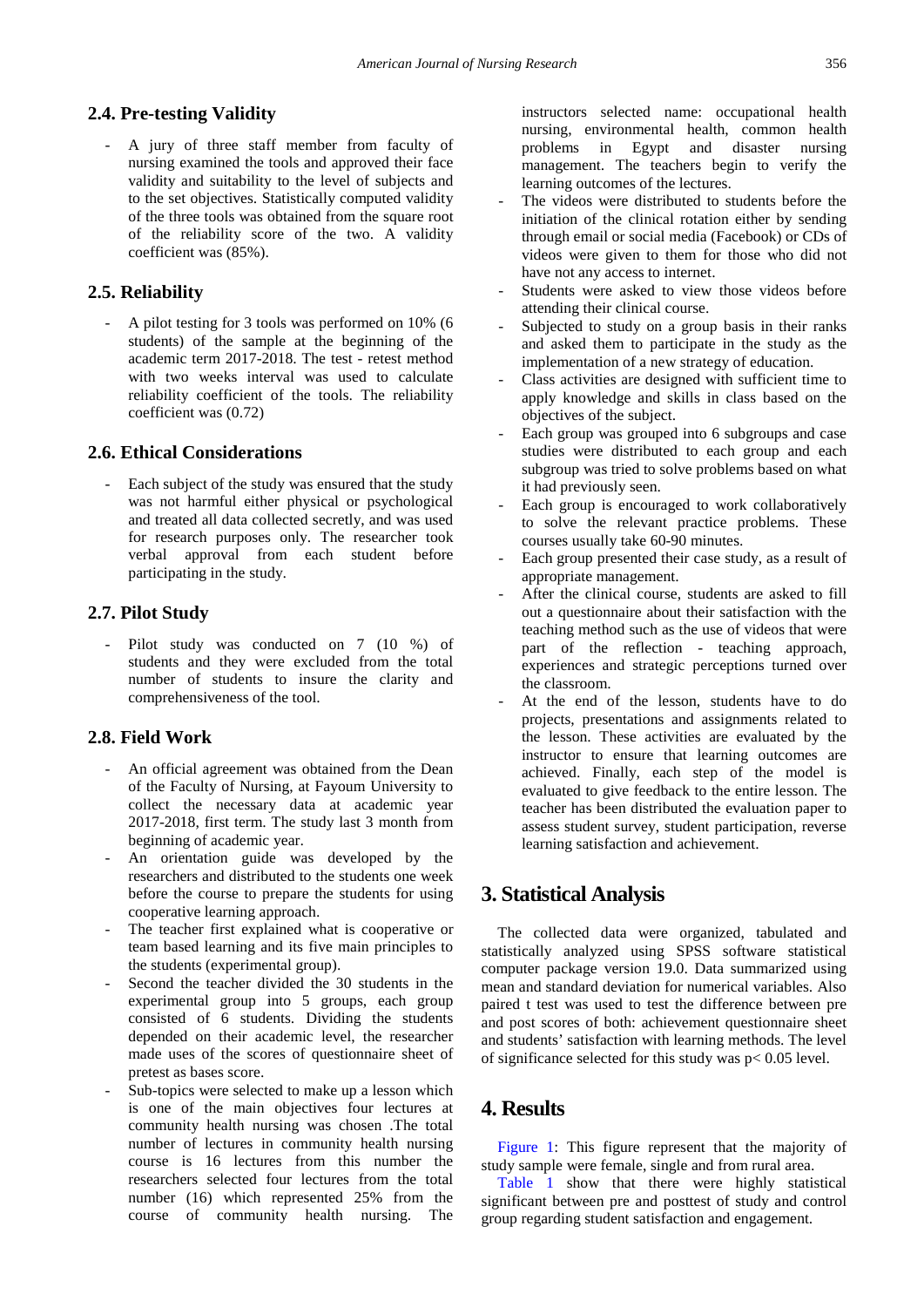<span id="page-3-0"></span>[Figure 2:](#page-3-2) Reveals that around three quartets (71.4%) of student undergoing flipped classroom as a teaching strategy achieved a moderate level of achievement compared with half (50%) of student undergoing lecture

based learning (post test).

[Table 2:](#page-3-3) This table shows that positive correlation between satisfaction and engagement among flipped classroom post test.



Figure 1. Distribution of student's characteristics in the study and control group (No (140))

<span id="page-3-1"></span>

| Variables                   | Pretest           |                   | <b>Posttest</b>    |                   | P1.v      | p.v       |
|-----------------------------|-------------------|-------------------|--------------------|-------------------|-----------|-----------|
|                             | Mean $\pm$ Sd     |                   | Mean $\pm$ Sd      |                   |           |           |
|                             | Control           | Study             | Control            | Study             |           |           |
| Total student satisfactions | 24.0000+3.476     | $24.34 \pm 3.926$ | $70.028 \pm 7.438$ | 74.17±3.647       | .585ns    | $.001*$   |
| Total student engagement    | $27.32 \pm 4.986$ | $27.28 \pm 5.045$ | $80.514 \pm 7.166$ | $86.10 \pm 5.253$ | $.960$ ns | $0.001**$ |

<span id="page-3-2"></span>Independent t-test, \*=Significant difference \*p≤0.05, \*\*= highly significance \*p≤0.01, =Ns Significant difference p ˃0.05



#### **Table 2. Correlation between satisfaction and engagement of flipped classroom group pre and post test**

<span id="page-3-3"></span>

| Variables    |            | Engagement          |         |  |
|--------------|------------|---------------------|---------|--|
|              |            | Pearson correlation | Sig.p.v |  |
| Satisfaction | Pre-test   | .056                | .512    |  |
|              | Post -test | $.433^{**}$         | .001    |  |

\*\* Correlation is significant at the 0.01 level (2-tailed).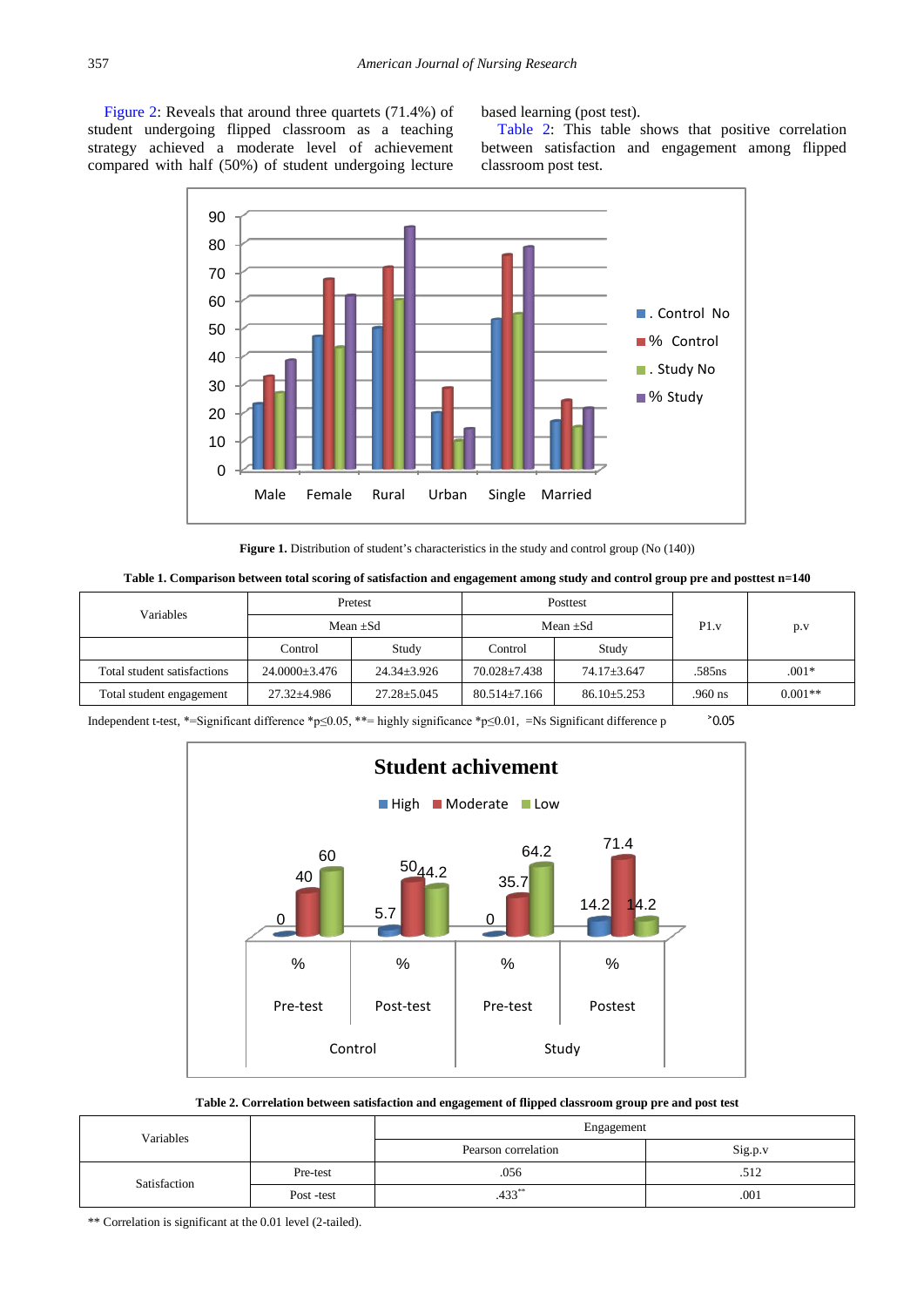

**Figure 3.** This figure shows that positive correlation between satisfaction and engagement among flipped classroom post test

# **5. Discussion**

In the typical classroom, students attend regular class lectures and then do exercise at home. While, reverse instruction allows students to read articles and watch videos at home and then work with their peers on projects during school hours. All of these skills increase teamwork, enhance mutual understanding and trust [\[15,16\].](#page-5-11)

The current study was conducted to assess the impact of overturned classrooms and engage the education strategy and community health student nursing, satisfaction and achievement during community health nursing. With regard to the characteristics of the study sample, the study showed that the majority of the study sample is female, one is rural.

The results of the current study revealed that about three quarters of the student pass-through many overturned the classroom and achieved a teaching strategy at a moderate level of achievement on the course of community health nursing courses compared to students undergoing a learning-based lecture (after the test).

The increase in quality and academic achievement is one of the main objectives of education and teachers can play an important and effective role in the academic achievement of students by choosing appropriate methods [\[17\].](#page-5-12) On the other hand, [\[18\]](#page-5-13) mentioned that Collaborative learning only improves students' achievement when their teacher puts them in small groups and provides a clear goal for them, and this improvement is achieved when all group members master the learning content. In other words, if there is a possibility that one or more group members finds an answer and shares with others, or performs the intellectual part of a set assignment while others only observe, then in this case, collaborative learning is not achieved.

Our study explored that positive correlation between satisfaction and engagement among flipped classroom post test. This was inconsistent with  $[9,19]$  who found that overall higher level of course satisfaction benefit were amongst students who had experienced the Flipped Classroom pedagogical model Students. Furthermore, Jerri, et al. [\[20\]](#page-5-14) mentioned that , students reported that they had the ability to present lectures in video format, repetitive parts of videos that were not clear on the first monitor, flexibility and the ability to re-listen to lectures. They also stated that FC helped students to become an independent learner and to promote ideas and interest. In addition in some studies by [\[21,22\],](#page-5-15) a strong relationship between students' satisfaction and academic performance was found indicating that groups with higher academic achievement had higher satisfaction than groups with low academic achievement . On the contrary, [\[23\]](#page-5-16) did not find a correlation between students' satisfaction and performance, whereas study satisfaction was determined by "noncognitive" factors such as motivation and course organization, while academic performance was influenced by "cognitive" factors such as final school grade and students' learning behavior. Although there is some evidence that psychological characteristics such as personality traits and emotional intelligence can also contribute to both academic success and student satisfaction, the results are inconsistent. Also, [\[22\]](#page-5-17) their study founded that there were strong relationship between satisfaction of students and academic performance as pearson correlation displayed in table one. The study also found that satisfaction promotes both academic achievement and student retention.

# **6. Conclusions and Recommendations**

There was a positive effect of using Flipped Classroom as a teaching strategy and community health nursing